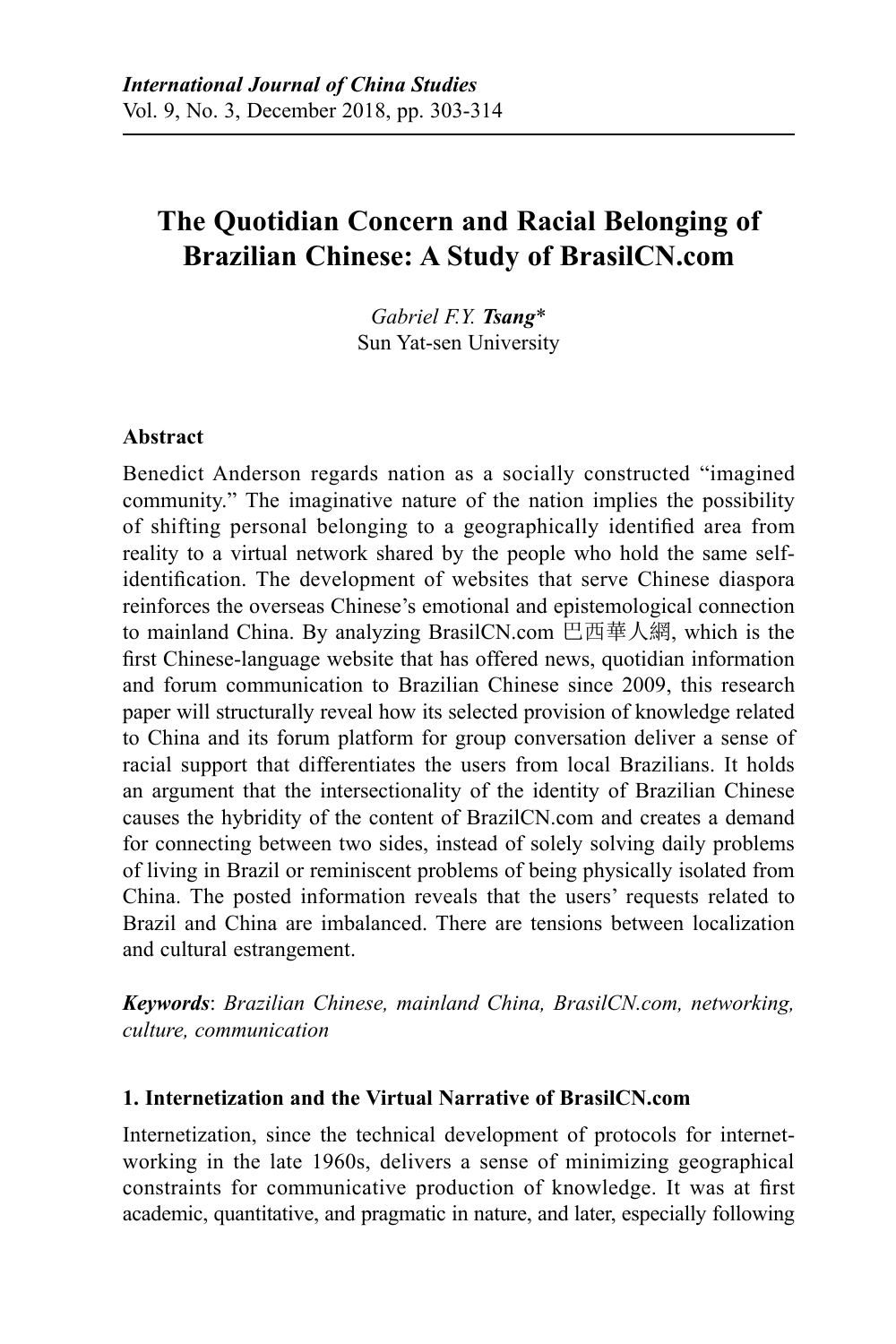the advancement of Web 2.0 techniques, becomes penetrative, covering all the quotidian aspects and fostering transnational imagination. Internetization not only externally fosters capitalism and modernization towards global standardization, but also subjectively moulds personal preferences and cultural recognition. In *Imagined Communities: Reflections on the Origin and Spread of Nationalism*, Benedict Anderson suggests that the deep and horizontal comradeship founded on imagination of a shared nation, despite "actual inequality and exploitation", makes the nation a community (1991: 6-7). On the one hand, internetization is replacing the national boundaries with the inter-connective domains, and the geographically given fraternity with transnational self-identification; on the other hand, it consolidates national identity and diversifies its significance through production of public information and networks. The Internet space is distant from the real geographical space, but in the realm of imagination, it replicates and supplements the existence of reality, and creates new logic of maintaining or disintegrating imagined communities. As Anderson attributes the creation of imagined communities to "print capitalism", the "virtual capitalism" that the Internet made possible creates "nations" via its rapid, fragment and omnipresent dissemination of signifiers through screen, which is more efficient and effective than print.

The conceptual development of "nation" and "nationalism" is not purely government-oriented. Public engagement is also significant. Not only local public engagement but also overseas engagement, be it by diasporas or foreigners, identifies and differentiates between imagined national borders in all aspects. Websites are worth examining as they actualize the ambiguity of personal identity that is invisible within the clear-cut national borders. In this research paper, BrazilCN.com is the target for analysis. It is a byproduct of virtual capitalism, relying on advertisement income to sustain its operation. Its business model is based on Brazilian Chinese's consumption of information related to China and Brazil, earning from the ethnic Chinese's ambivalence of migration and settlement in Brazil. Studying this website can offer a transcultural perspective beyond an understanding of the physical flow of population and the local interaction of Chinese residents/immigrants in reality.

According to Shu Chang-sheng's 束長生 literature review, there were around 250,000 to 280,000 ethnic Chinese in Brazil in 2012 (2018: 37). His study notices that birthplace, duration of stay, legal status in Brazil can influence the statistic result of the population of Brazilian Chinese, revealing the fluidity of being ethnic Chinese in Brazil. On the online platforms, identity is free from identification due to the anonymity of Internet users. Netizens can develop their belonging to the virtual space with familiar language and culture, regardless of the complexity of identity politics. BrazilCN. com, claiming to be the largest Brazilian Chinese online platform, acts as a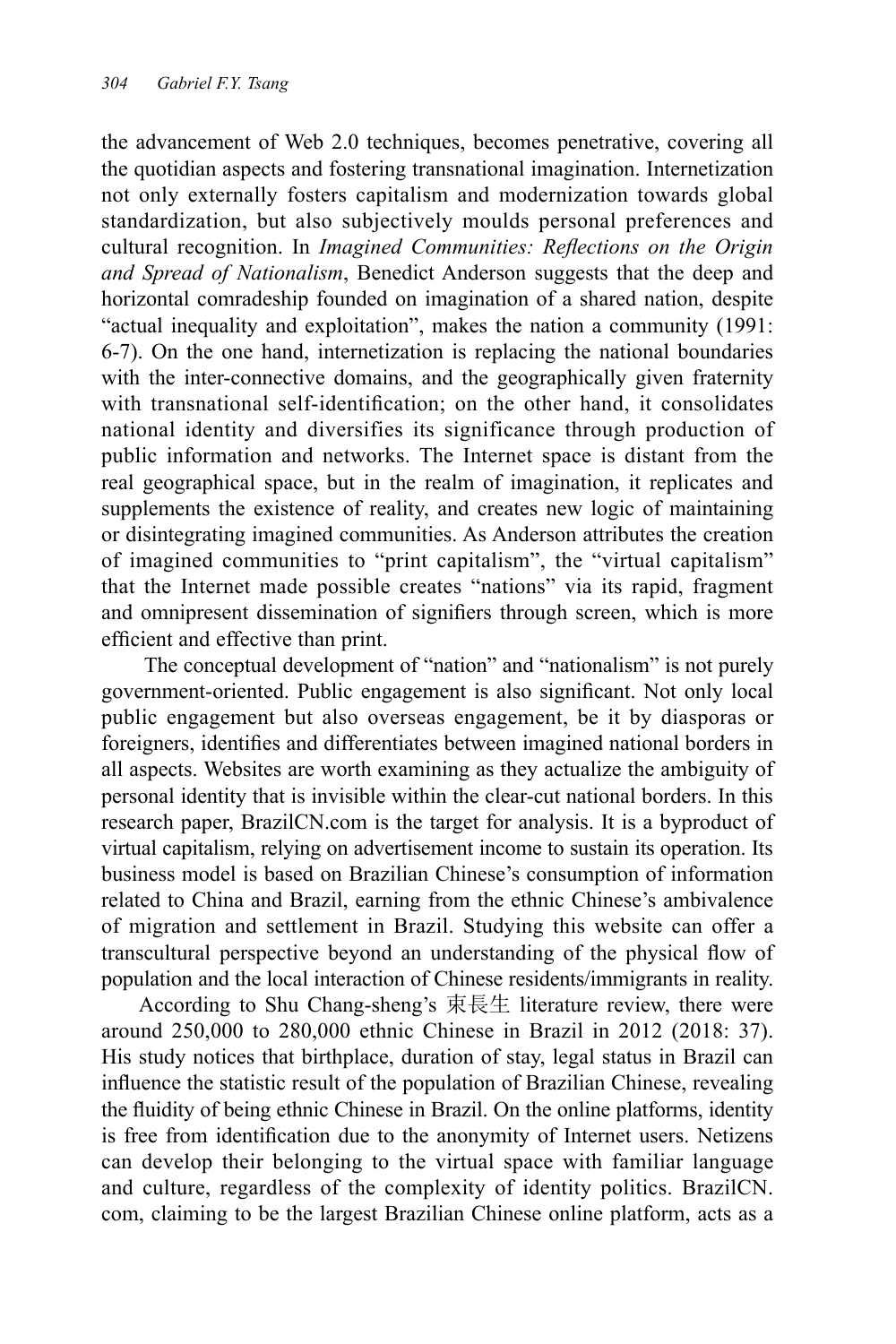private home beyond collective constitution of the sense of public, national and geographical belonging, in which one can freely participate in identity fixation and variation. There are other websites similarly serving Brazilian Chinese, such as Brazilhr.com 巴西華人資訊網, 25jie.com.br 25街華人網 站, and Bxqw.com 巴西僑網. BrazilCN.com is only a typical example that deserves close analysis.

Regarding BrazilCN.com as a holistic narrative, one can deem it a story of adaptation, nostalgia, and struggling for success. In the view of Marie-Laure Ryan, story is a "cognitive construct". Unlike "discourse" which is "a representation encoded in material signs", it is "a mental image" that "concerns certain types of entities and relations between these entities" (2008: 347). In the case of BrazilCN.com, its structural design and posts reflects the web administrators' intention and their implicit relational understandings of Brazil and China, corresponding to their readers' expectation. The default language of the website as simplified Chinese has foregrounded the story as centralized on mainland China, or the People's Republic of China, instead of Taiwan, Hong Kong, Macau, or pre-Second-World-War China, which use Traditional Chinese as the official language. In contrast, Brazilhr.com uses Traditional Chinese and is Taiwan-focused, revealing a different ideological emphasis, and another story of ethnic Chinese.

There are more narrative details on the home page of BrazilCN.com. As shown in Figure 1, the title bar, supposed to show the most important categories of information, includes the titles "homepage", "information", "index", "demand and supply", "property", "recruitment", "events" and "posting". Three of the titles ("demand and supply", "property", "recruitment") are related to business activities, and other four titles except "homepage" contain resources that can assist career development of Brazilian Chinese. On the right of the homepage, there are eye-catching icons with explanations: "reading news", "job searching", "flat searching", "lawyer searching", "event organizing", "help seeking", "goods-transportation seeking", "air ticket purchasing", "friends making". These icons show the panoramic care of the website for the Brazil Chinese, especially the new immigrants or short-stay workers from mainland China. BrazilCN.com aims to help the fresh "Brazilian" to settle down with local news, suitable jobs, accommodation, interpersonal networks, and legal help. However, the icon for buying air ticket reveals that the Brazilian Chinese intend to not only grasp information for adapting to an exotic life, but also to return to or keep visiting China. The significance of Brazil for the visitors of BrazilCN.com appears to be a place for individually developing careers and collectively constructing an ethnic power based on commercial success, rather than a nation that could alter one's patriotic commitment to China. An especially interesting piece of information is that the weather of Guangzhou is offered beneath the nine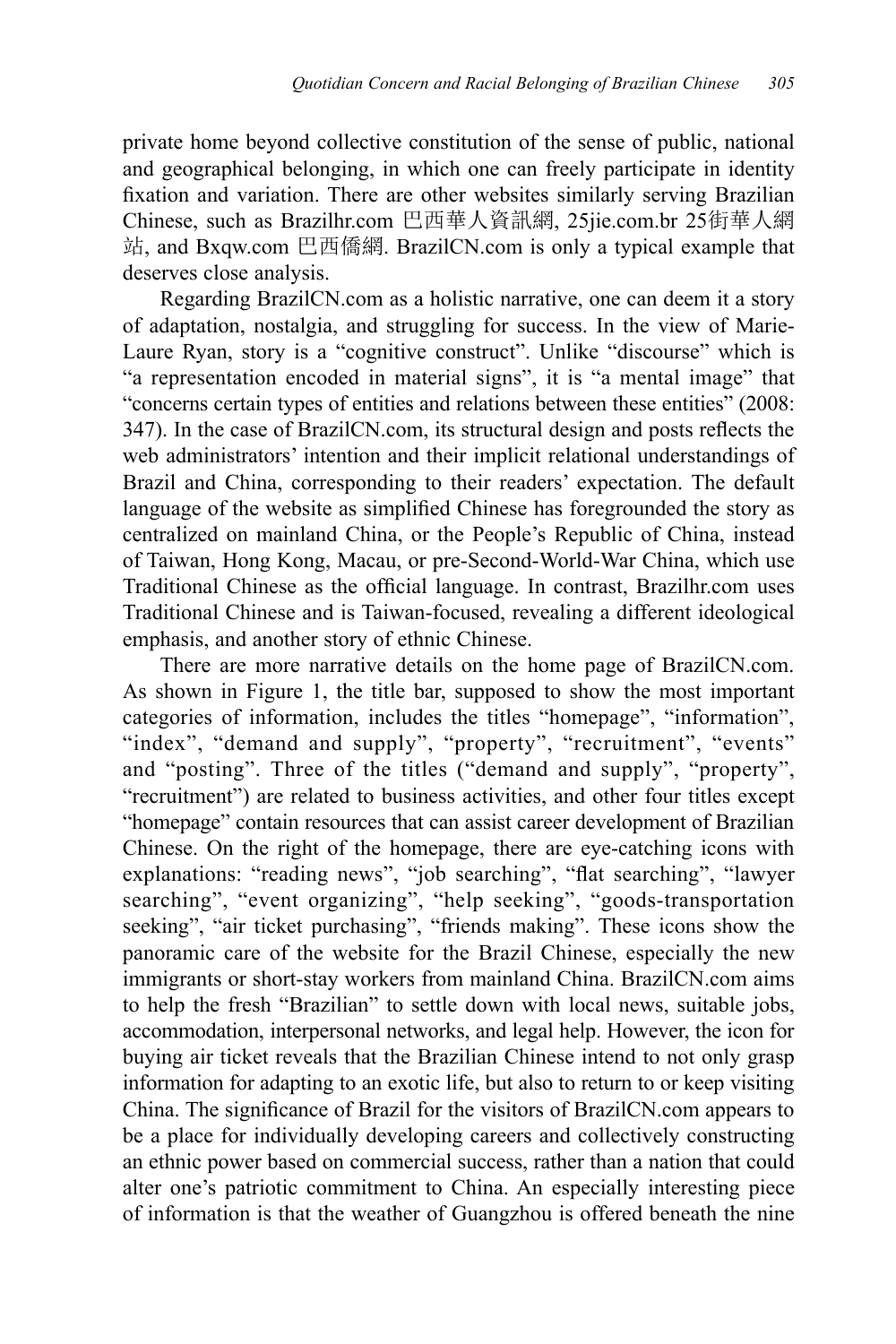

#### **Figure 1** The Home Page of BrazilCN.com

icons. As the visitors of BrazilCN.com are supposed to be Chinese currently staying in Brazil or preparing to go to Brazil, the weather of the major cities of Brazil would be more relevant. Furthermore, Guangzhou is merely the capital city of Guangdong province, not of the People's Republic of China. Although the villagers of Taishan, Guangdong, has occupied 7 per cent of the total population of ethnic Chinese in Brazil, $<sup>1</sup>$  the weather information of</sup> Guangzhou (which is around 200km apart from Taishan) is too geographically limited. This reveals the disunity and sometimes irrelevancy of information delivered to the targeted netizens.

Mi Su-min 密素敏 examined the features of adaptation of overseas Chinese to Brazilian society in her journal paper, and regarded running business as the key approach for them to root in Brazil. From being slaves of the Portuguese colonizers to mobile salesmen, and then to business owners (2015: 65-66), ethnic Chinese has to encounter the cultural diversity opposite to the introvert East Asian nature, the lack of political representatives, and social unrest (67-72). As a minority of the Brazilian society, ethnic Chinese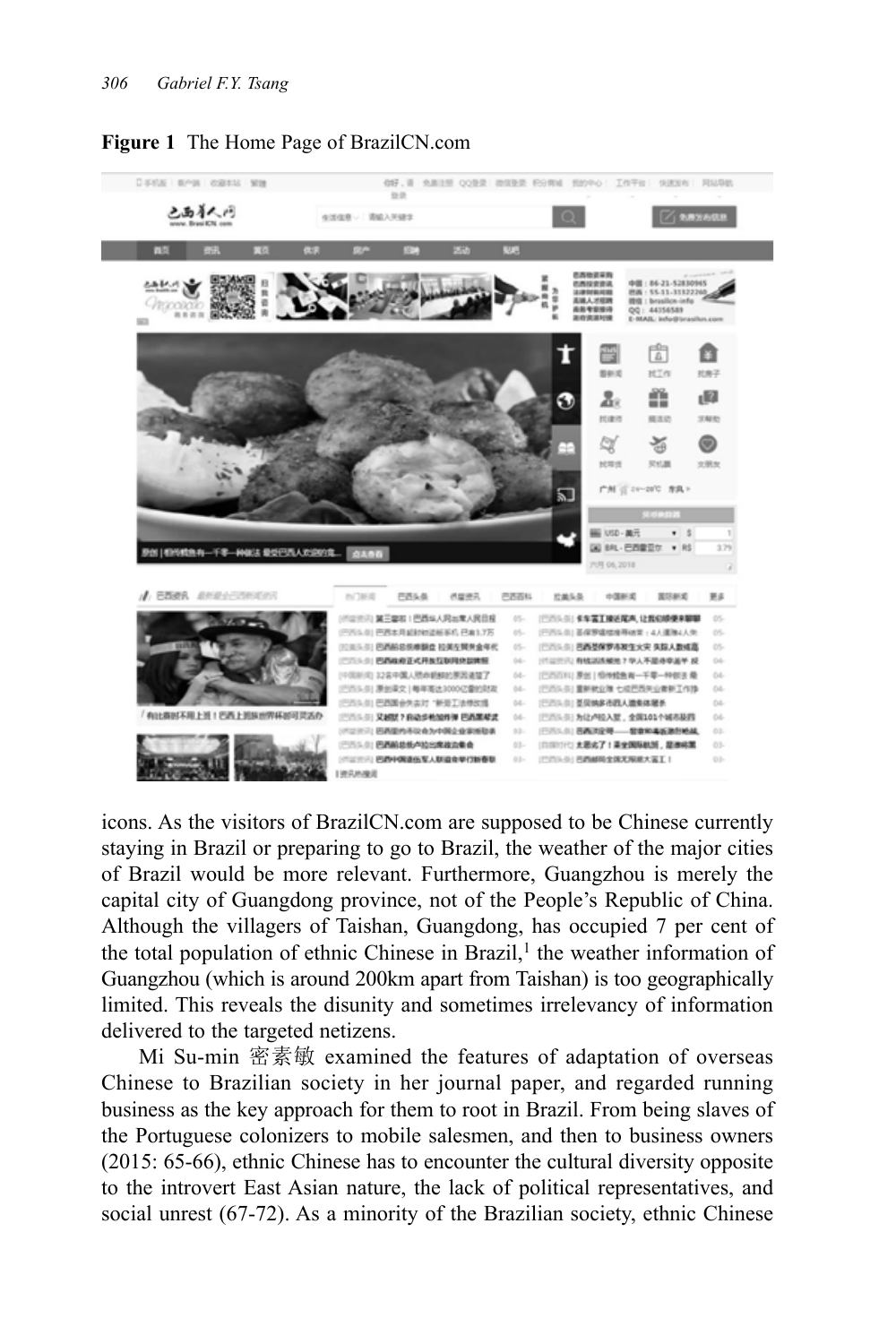generally maintain strong internal bonding and cultural affiliation, and attempt to raise their social positions through economic activities rather than political movements. To defend their rights and facilitate business cooperation, they organise ethnic Chinese societies. Xu Wenyong 徐文永 and Xie Linsen 謝 林森 had researched on the public diplomatic function of ethnic Chinese societies in Brazil. Since the establishment of the first society *Centrol Social Chinês* 巴西中華會館 in 1919, the Brazil Chinese societies worked on Chinese interpersonal networking, Chinese school, and Chinese media (2012: 19). They keep contact with the mainland Chinese government and locally promote Chinese culture for enhancing ethnic cohesion and maintaining ethnic unity. Their sensitivity to national and ethnic belongings offers an external source of discursive power that benefits the locally subordinate Chinese, including those with Brazilian citizenship.

The cutting-edge researches of Brazilian Chinese societies had not yet discovered the similar nature and significance between those societies and the online communities for Brazilian Chinese. The online communities like BrazilCN.com maintain the dominance of Chinese language as the medium to connect ethnic Chinese with various nationalities. They post news related to Brazil and China similar to the function of local newspapers run by the Brazilian Chinese societies. Besides, they more effectively organize events, release information, initiate discussions, and serve those socially inactive immigrants. Their concentrated design with a wide coverage of daily issues is what the physical presence of the Brazilian Chinese societies, like service centres, can hardly provide. With reference to framing theory, the edges and indicators of the "taleworlds" that the readers are choosing to enter is under the decisions of authors (Young, 1986). Regarding the informative and interactive domain of BrazilCN.com as a taleworld, one can interpret its web administers and participants as determining the routinely and morally accepted plots for continuing the overseas story of the unambiguously selfidentified Chinese diaspora. The BrazilCN.com belongs to web literature; whereas the speech act of the Brazilian Chinese societies is close to print literature. The former one is free and widely distributed, and is hence holding an overwhelming power to shape the social and cultural ideology of the class of netizens. It resembles "cybertext", which Espen J. Aarseth defines as artificially designed and mechanically operated textual system that requires readers to effectuate a story from various possibilities (1997: 1-2). BrazilCN.com is a more user-centred textual mechanism, producing possibilities for the readers to grasp their own bonding to China or Brazil within the frame of Sino-centrism. Its invitation to discussions and to reflection on staying and settling avail a development of online democracy for Brazilian Chinese, despite certain limitations of expression under the surveillance of web administrators.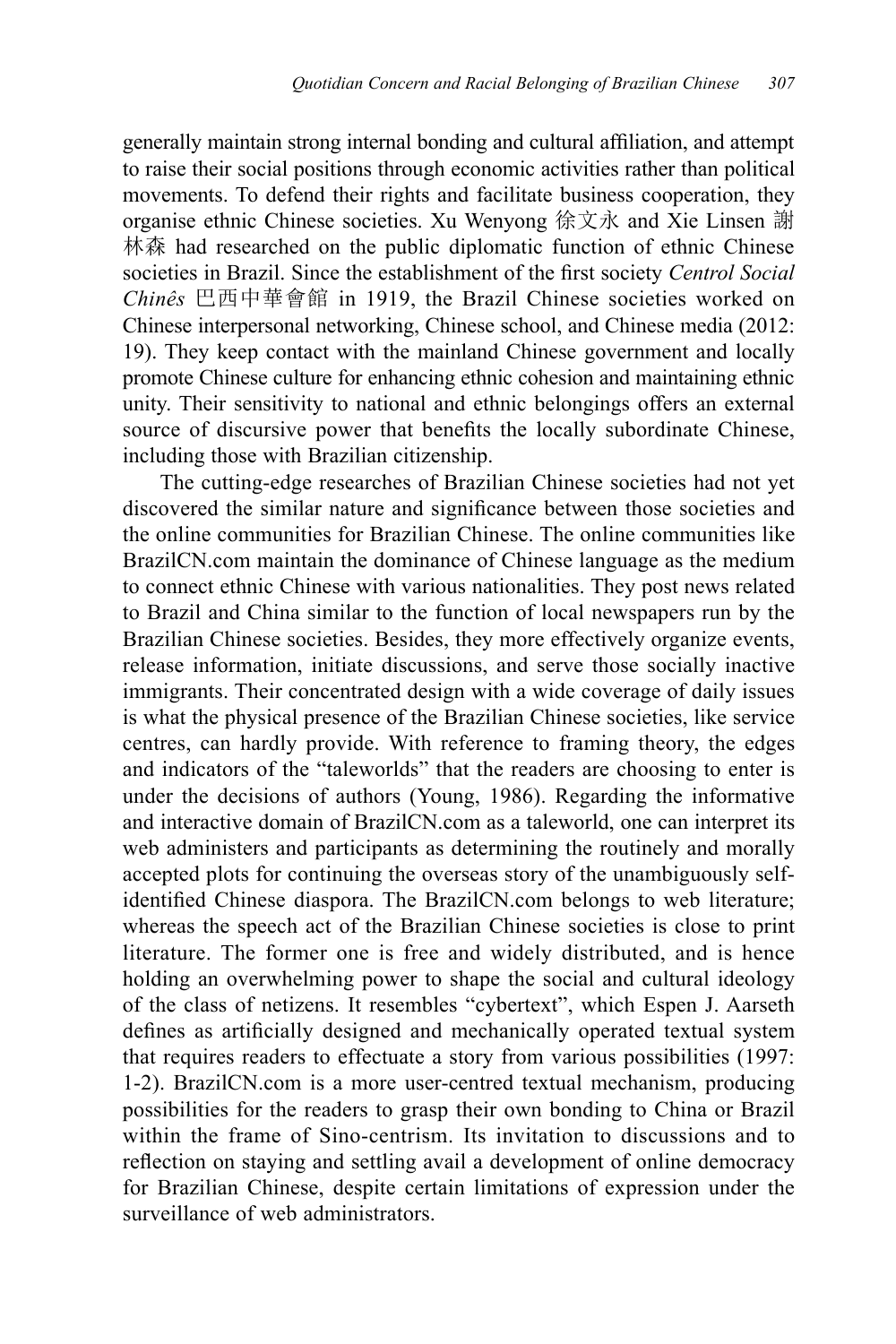# **2. The Knowledge Production in the Realm of Orientalism and Self-Orientalism**

The narrative production of BrazilCN.com is not homogeneously pointing to the sublime subject of China. The juxtaposition of news reveals the geopolitical conflicts between ethnic and corporeal belongings. The Brazilian Chinese's ethnic identity given by blood relations aroused their concern about the incidents happening to Chinese and in China; whereas their physical presence in Brazil triggers their awareness of the socio-political issues related to their everyday life. In BrazilCN.com, the key information is categorized, below the big image box of the homepage, as "hot news", "Brazilian headlines", "emigrants' information", "Brazilian encyclopaedia", "Latin American headlines", "Chinese news", and "international news". The priority of information is given to those closely surrounding the situations of Brazilian emigrants, and then, layer by layer, related to the continent that Brazil locates, the nation with the largest population size of ethnic Chinese, and then the world in general. This arrangement highlights the urgency for the Brazilian Chinese to keep updating their parochial conditions, instead of tracking the remote situations that make no difference to their local life.

The representation of BrazilCN.com is not coherent, encouraging neither localization in Brazil nor utopian attachment to China. It creates an oriental image of China not following the logic of Orientalism in the colonial context. In Edward Said's (2003) orthodox understanding, Orientalism is a condition of imperialist and colonialist interpretation of Eastern culture in the West. It differentiates and hierarchizes cultural elements due to geographical separation and asymmetric power relations. Applying Said's Orientalism to understand BrazilCN.com, one can suppose that the website is under stereotypical production by web administers in the West, and it presents Chinese images and concepts in a way subordinate to those of the West. It is an imagined object for the Western Chinese to interpret and consume, and is founded on reinterpretation and misinterpretation due to the lack of firsthand analysis of the Chinese context. Furthermore, Western methodology has framed the operation and knowledge display of the website, which compulsorily follows a systematic and logical Western routine that may undermine the possibility of using a subjective Chinese critical tradition to deliver a specific sense of Chineseness.

A big question upon the interpretation above is: Are Brazilian Chinese Westerners? For the Brazilian Chinese whose birthplace is Brazil and received Portuguese education, they might be "yellow" outside and "white" inside (like what Frantz Fanon titled his book *Black Skin, White Masks*  (1952) for situating the specific condition of the black who receive white colonizers' education). Their preconception of China and Chinese may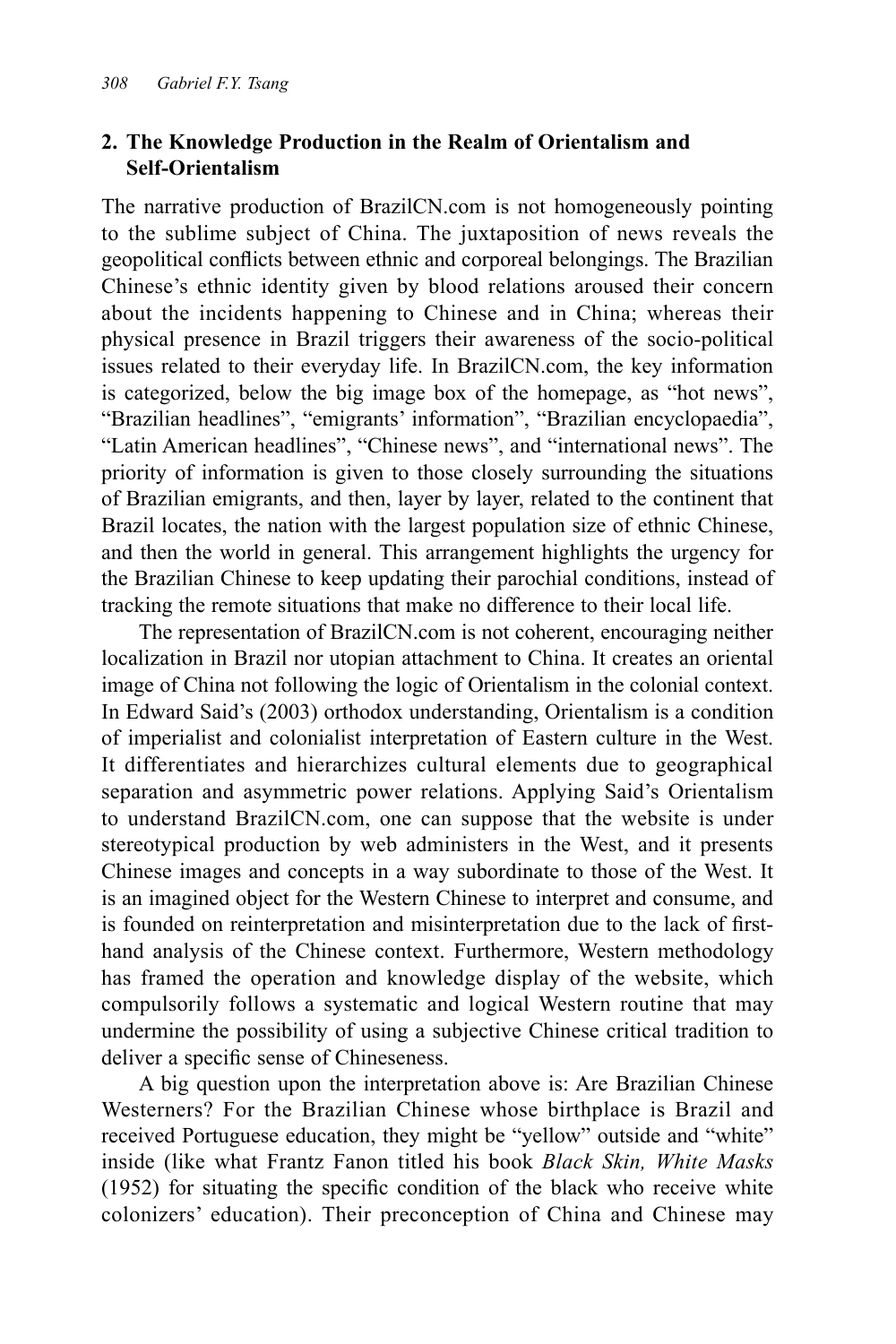follow the genealogy of Oriental imagination of the West. Even with factual understanding and frequent field-trip visiting, the Western methodology and local discursive formation can still form a biased organization of Chinese perceptions. As a result, the native Brazilian Chinese hold a different imagination of the Orient from the fresh immigrants and the native Chinese. They take different pieces of information from BrazilCN.com to suit their own needs, and create their own ideas of China upon their biologically given identity. Moreover, the native Brazilian Chinese are different from the native Brazilian, as most of them grow up in a bilingual environment and inherit certain cultural rituals and habits. As the descendants of the colonized people, they hold an ambiguous "stereotype" in-between Said's Orientalism and ethnic re-imagination of the Orient.

Chen Xiaomei noted that the political reforms of Deng Xiaoping, the second-generation leader of the People's Republic of China, brought both Occidentalism and Orientalism to post-Mao Zedong China. She quotes Dai Jinhua's argument that contemporary China was "post-socialist" rather than "post-colonial", to specify the feature of Orientalism in the Chinese context (2002: viii). In Chen's observation, social Westernisation in China sometimes led to self-Orientalism. That means Chinese writers might create literary works with stereotypical Oriental features based on the Western readers' expectation. With realist exposure of local problems, the works represented China as inferior to the West, corresponding to the Western binary-opposite representation against China. In the case of BrazilCN.com, the participation of the native Chinese is supposed to be absent; however, they may geographically move to Brazil and bring their own understanding of the Orient online. Self-Orientalism and its particular kind of knowledge production can be shifting and interacting after the physical moves of individuals.

However, self-Orientalism *per se* is volatile and can be internally contradictory, changing in response to political dynamics. As the economic power of China skyrocketed in recent decades,<sup>2</sup> Chinese self-Orientalism appears no longer homogeneously related to the problematic, backward, and uncivilized side of China; it also reflects the promotion of a selfstrengthening discourse against the Western hegemony on every side. BrazilCN.com contains news from sources such as *Global Times*, *People's Daily*, China News Service, and ThePaper.cn. These media are under the mainland Chinese government's ideological manipulation and deliver a positive image of China, resisting the Chinese intellectuals' self-negation in the past and democratic request at present. The selection of Chinese news for irregular publication (even in only one Chinese news item posted in May,  $2018$ <sup>3</sup> by the editorial team of BrazilCN.com sensitively standardizes the scope of the Oriental China within acceptable Western expectation, and this standardization filters self-recognized negative representation. On the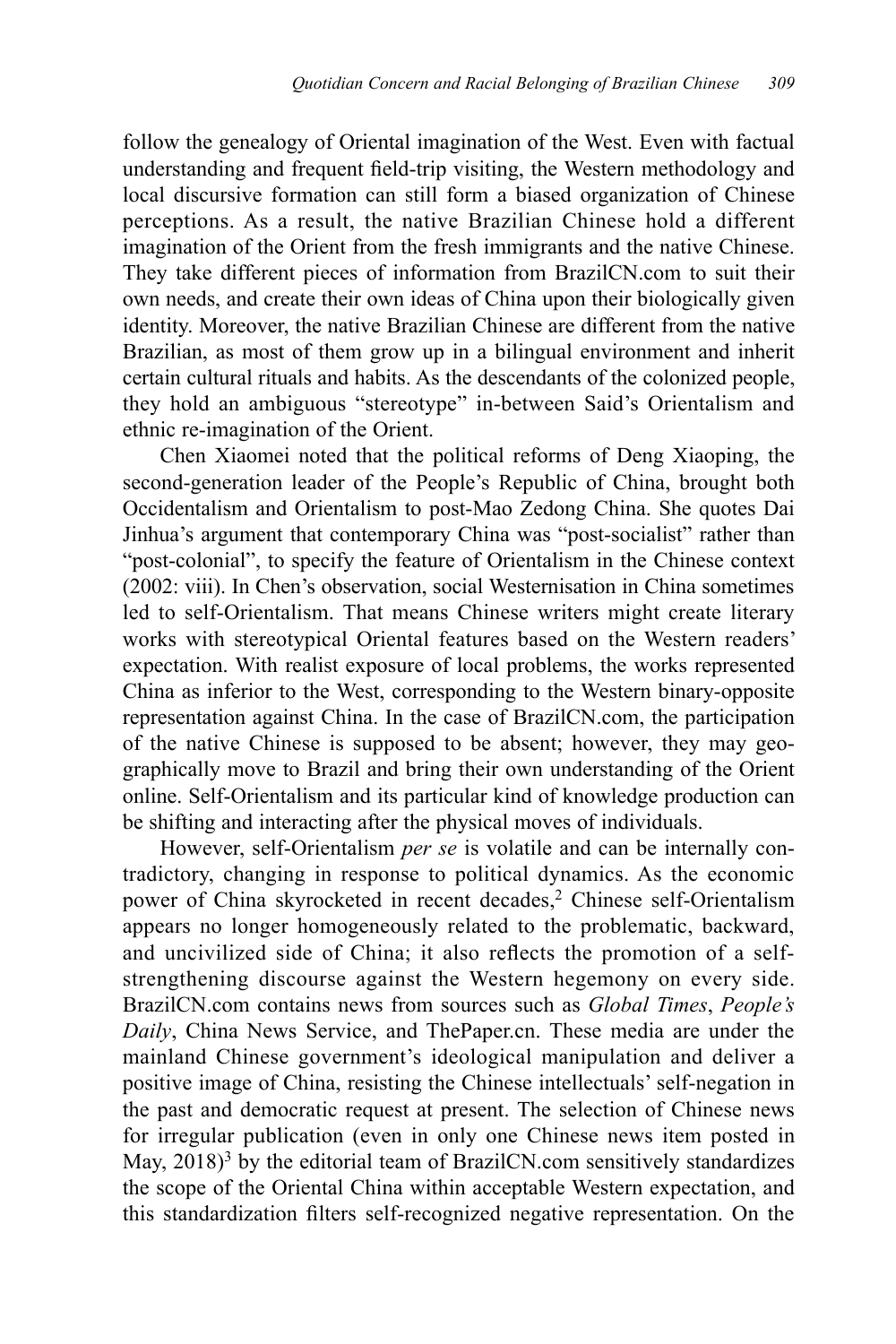one hand, the news such as "Would Sino-American trade war happens? The Minister of Commerce replied powerfully" 中美会不会打贸易战?商务 部部长霸气回应 subjectively shows the diplomatic power of China and its dominant economic influence to the world. On the other hand, the news such as "Raising the threshold of individual income tax! The public issues you concern are all mentioned in the government's work report" 个人所得 税起征点将提高!你关心的民生大事,政府工作报告都提到了 promotes the Chinese central government's ability to optimize public satisfaction and maintain internal harmony. Besides the news that consolidated both Chinese and foreign recognition of China as a growing superpower, the news related to accidents, tragic events, and crimes happening in China are allowed to be posted on BrazilCN.com. As an example, "To test her boyfriend's love, she 'kidnapped' herself on her own, facing a tragic end" 为考验男友感情, 她自 编自演一起"绑架案",结果悲剧了 reports on a girl's fabricated abduction leading to criminal penalty. It permits exposure of inferior quality of certain Chinese individuals, and meanwhile stresses the prompt actions that the Chinese police took to guarantee social security.

## **3. Post-Orientalism and Identity Politics**

The manipulation and surveillance of representing the superior China in a new geopolitical context denote disintegration of the hierarchical and binaryopposite understanding of Orientalism. Unlike the post-Orientalism that Hamid Dabashi (2009) coined to examine the postcolonial agency related to the exiling intellectuals' counter-knowledge production in the bargaining between the United States and the Middle East, the post-Orientalism applied to the argument here focuses on the intentional representation of soft power and identities, which ambiguously encourages racial belonging to a united national entity.

On 1 February 2018, the Chinese Ministry of Public Security practised eight new measures to benefit the immigration of foreign Chinese, including extending their valid duration of stay from 1 to 5 years.<sup>4</sup> These measures denote racial differentiation between Chinese foreigners and other foreigners, and recognize the geographical significance of the origin of Chinese disapora, regardless of how many generations of them had left the mainland. This strategic connection to the Chinese settlements abroad empowers the national regime of mainland China.

BrazilCN.com claims to be established by various Brazilian Chinese organizations, but its editorial approach does not show a neutral stance between Brazil and China, Brazilian and Chinese. Corresponding to the administrative adjustment that the mainland Chinese government made to blur its national borders for the foreign Chinese, it internalizes the Chinese identity,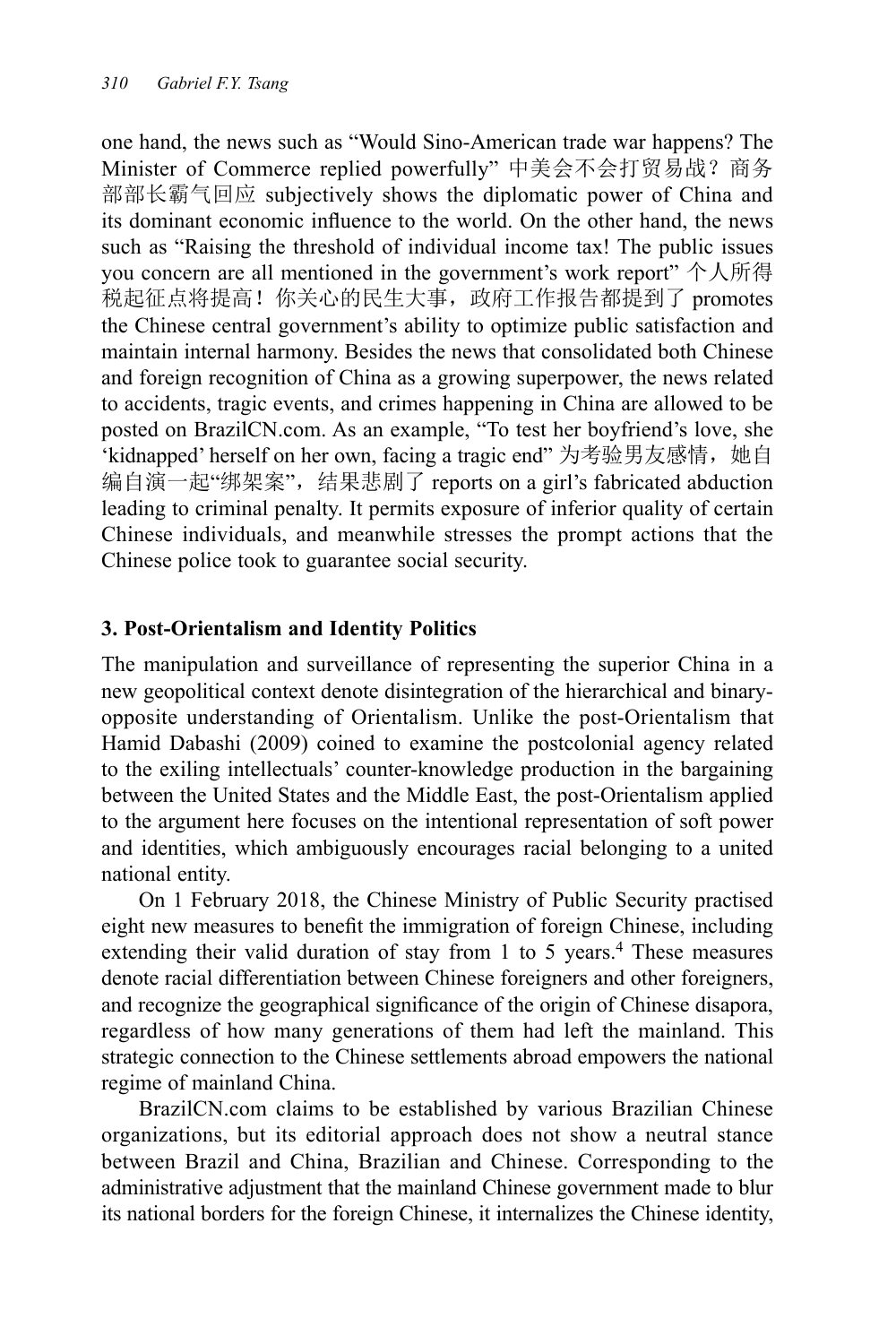resisting homogeneous localization and cultural hybridity. While maintaining quotidian indexes to the environment dominated by racial Brazilians, the website habitualizes the lingual and epistemic specificity of being Chinese. Moreover, it unites the Brazilian Chinese to the mainland Chinese via enabling QQ and Wechat accesses to the forum. These two applications that mainly mainland Chinese dominantly use for daily conversation could arouse a sense of virtual membership. This membership ambiguously dismantles the unfamiliarity between individuals based on the penetration of communicative techniques originated from mainland China. It assists generalization of Chinese identity against the discourses related to the independence of Taiwan, Hong Kong and Tibet.<sup>5</sup> Together with the absence of those discourses in the part of Chinese news, BrazilCN.com represents a pan-Chinese community, transcending a fixed Oriental imagination.

This pan-Chinese community mainly represents identity post-Orientalism. Its ideological encouragement of settling in Brazil and developing racial bonding to the Chinese nation does not foster inter-affectional attachment in the forum of BrazilCN.com, unlike the online forums in Hong Kong, such as Hong Kong Discuss Forum, HKGolden and LIHKG, which attract local Hongkongese to share private experiences. Regardless of whether the drift of self-Orientalism carries censorship from mainland China, BrazilCN.com does not contain active interpersonal interaction. "Tieba" 貼吧, literally "the bar of posts", which is the forum of BrazilCN.com, appears utilitarian in function. The posts of the forum are mostly related to job recruitment, property for sale or rent, and help seeking. Most of the posts received no reply, despite having been read for over 1,000 times.<sup>6</sup> The contrast between the users' active search for commercial and quotidian benefits and the apathetic attitude of the other users reveals the malfunction of BrazilCN.com to transform represented public belonging to China into private belonging to other Chinese. The implicit representation of BrazilCN.com is overall nationalist, patriotic, and diplomatically friendly towards the One China. However, the participation of the targeted Chinese depends on the utility of others, rather than racial ethos. In this case, utility is the prior and core force to evoke the imagination of the common features between different Chinese individuals. The construction of the shared idea of nation is temporarily effective and non-communicative. The desires for resolving personal needs and earning economic benefits raise the users' sensitivity of their Chinese identity. This identity is pragmatically more significant than their Brazilian identity, as their Brazilian identity is marginal in the racial Brazilian society. Their self-recognized marginality further raises the concern about seeking for an external source of power. Their blood origin thus grants them relations with the racial Chinese strangers, enabling the development of a transnational network. Although BrazilCN.com's forum is not active, its activity notice page reveals that Brazilian Chinese pay attention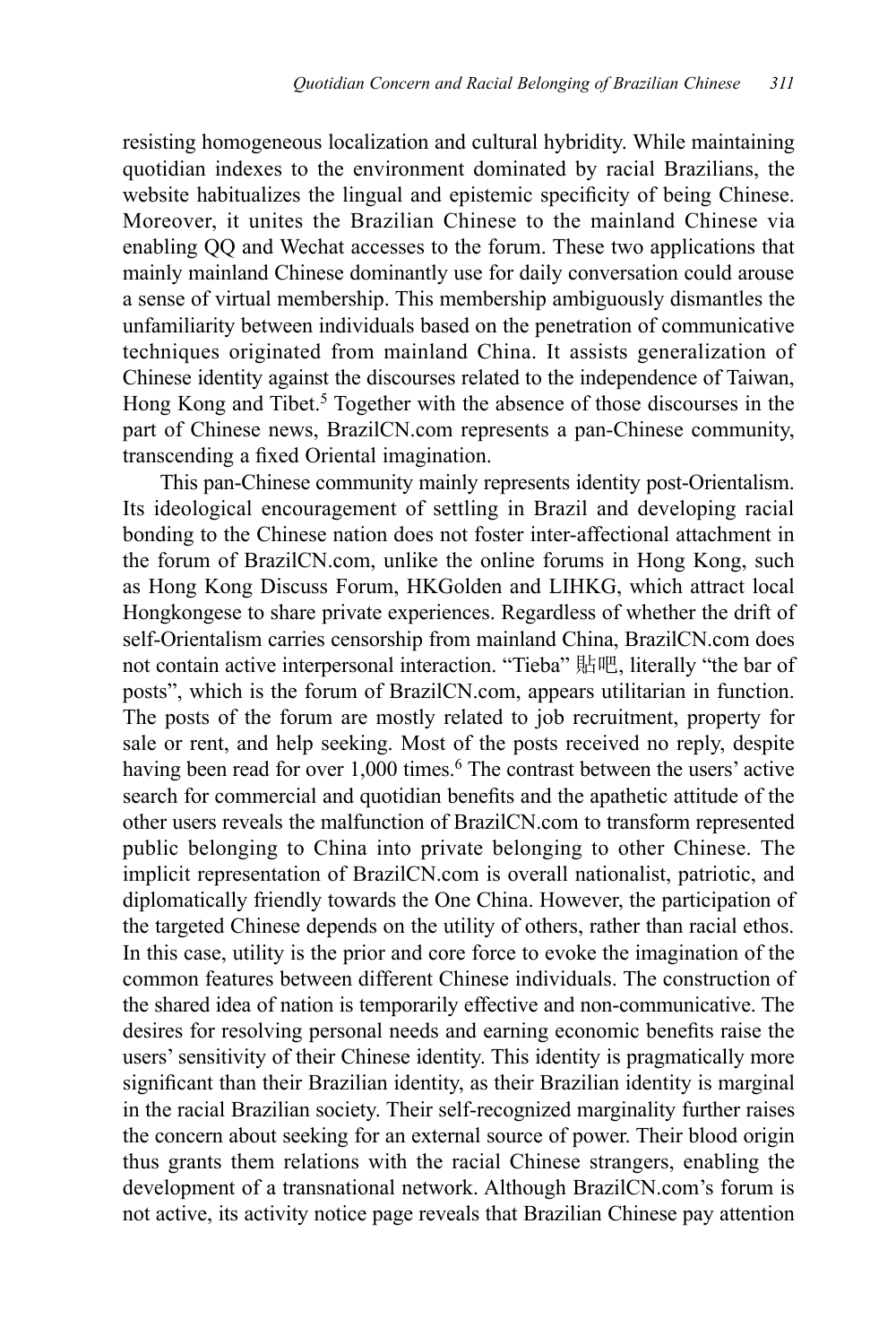to the racially specific events, such as Chinese singing contest, Chinese opera performance, Chinese New Year celebration, and cultural visiting to China.<sup>7</sup> It might mean that Brazilian Chinese prefer communicating in reality than on the Internet. Another interpretation can be that Brazilian Chinese, or simply Chinese, generally hold a volatile, heterogeneous and situational view on being Chinese. For the anonymous netizens, being Chinese is valid only when quotidian issues urge them to search for solutions from the group of people with the same identity, or when the Chinese characters, Chinese news and information, and notices of cultural activities remind them of racial differentiation from others. Patriotism empowers the overseas Chinese identity. It is internally inserted in BrazilCN.com, but is external to the Brazilian Chinese in reality. The Brazilian Chinese could choose whether to enter a virtual space to consolidate one of their identities, and their personal configuration of the Chinese identity is unique. Globalization is merging utilitarian searches for settlement with ambiguous identification and combination of the self within diverse possibilities. The implicit propaganda and asymmetrical communication represented in BrazilCN.com project merely one facet of identity politics. Other facets deserve further exploration with sensitivity to specific technical realms and glocal circumstances.

#### **Notes**

- Dr. Gabriel F.Y. Tsang 曾繁裕 is currently Associate Researcher at Sun Yat-sen University. He completed his PhD and MA degrees in Comparative Literature at King's College London and the University of Hong Kong respectively. He formerly served the British Postgraduate Network for Chinese Studies as President, and was Visiting Scholar of Stanford University and the National University of Singapore. His recent research outcomes include "Political Narratology and Consensual Development in Post-Mao China" published in the *Journal of Narrative Theory* and "The Architectural Structure of Prewar Shanghai Image: Analysis of Longtang Setting in Street Angel (1937)" contributed to an edited volume. He can be reached at  $\langle z \rangle = \langle \hat{z} \rangle$  and  $\langle \hat{z} \rangle$  and  $\langle \hat{z} \rangle$  and  $\langle \hat{z} \rangle$ cn> or <tsangfanyu@hotmail.com>.
- 1. See the news report on Sina.com: "Guangdong Taishan youpian "Baxicun" luju baxi xiangqin bi cun li renkou haiduo" 广东台山有片"巴西村"旅居巴西乡亲 比村里人口还多 (Guangdong Taishan with a video "There are more Brazilian immigrants from the village than the local villagers"), 7 August 2016, available at <http://news.sina.com.cn/o/2016-08-07/doc-ifxuszpp3056387.shtml>.
- 2. Specifically, Cheng Jing 程晶 (2012) reviewed the data of China-Brazil trading from 2002 to 2010, and provided that their trade volume grew rapidly from 4.1 billion US dollars to 50 billion US dollars. From 2009, China replaced the United States' and became the largest trade partner of Brazil.
- 3. See "Zhongguo xinwen" 中國新聞 (Chinese news), BrazilCN.com, 13 June 2018, available at <http://www.brasilcn.com/article/listnew\_84.html> (accessed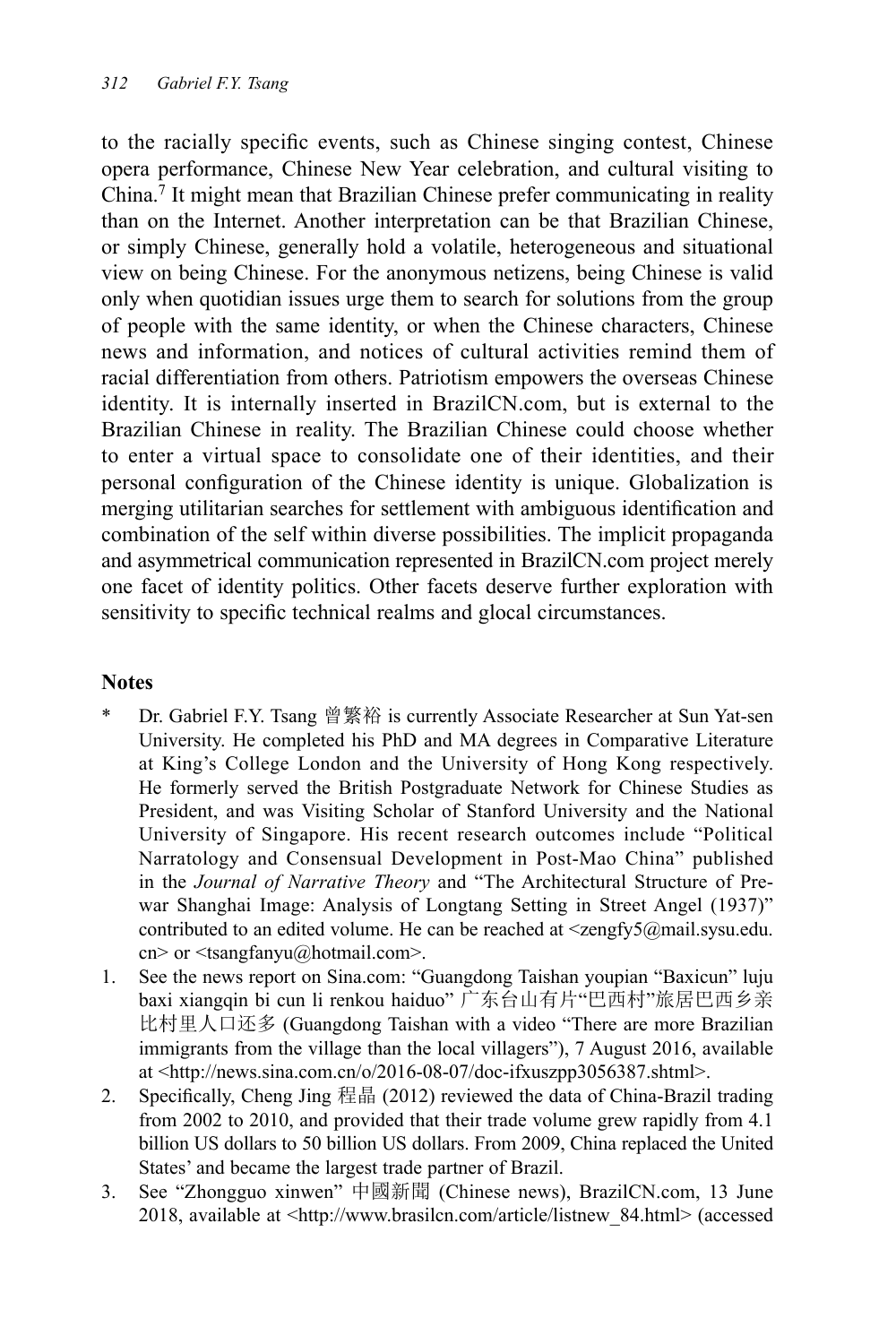13 June 2018). In comparison, there were 18 and 4 items of Chinese news posted in March and April of the same year respectively.

- 4. See "Starting from the next month, China will issue 5-year visa to benefit the foreign Chinese" 下月起便利外籍华人 中国发5年多次签证, available at <http://www.sinchew.com.my/node/1722609>.
- 5. Cheng Jing (2016) studied the Association for Promotion of Peaceful Reunification of China 中国和平统一促进会, and regarded the patriotic diaspora Chinese as the core force for promoting anti-independence ideas. This study reveals the intentional correspondence between some Brazilian Chinese institutions and the mainland Chinese government on the One-China issue. Those institutions deliver pro-unification messages to the local public through their controllable platforms such as BrazilCN.com.
- 6. See "Tieba", BrazilCN.com, available at <http://www.brasilcn.com/tieba\_a2275\_ b0 c0 d0 e0 f0 g0 h0 i0 p1.html> (accessed 19 June 2018).
- 7. See "Activity", BrazilCN.com, available at <http://www.brasilcn.com/huodong/> (accessed 19 June 2018).

# **References**

- Aarseth, E.J. (1997). *Cybertext—Perspectives on Ergodic Literature*. Baltimore, MD: Johns Hopkins University Press.
- Anderson, B. (1991). *Imagined Communities: Reflections on the Origin and Spread of Nationalism* (revised and extended ed.). London: Verso.
- BrazilCN.com (2018, 5 March). "Geren suodeshui qizhengdian jiang ti gao! ni guanxin de minsheng dashi, zhengfu gongzuo baogao dou tidao le". 个人所得 税起征点将提高!你关心的民生大事,政府工作报告都提到了 (Raising the threshold of individual income tax! The public issues you are concern are all mentioned in the government's work report), available at <http://www.brasilcn. com/article/article\_11034.html> (accessed 13 June 2018).
- BrazilCN.com (2018, 12 March). "Zhong Mei huibuhui da maoyizhan? shangwubu buzhang baqi huiying". 中美会不会打贸易战?商务部部长霸气回应 (Would Sino-American trade war happens? The Minister of Commerce replied powerfully), available at <http://www.brasilcn.com/article/article\_11122.html> (accessed 13 June 2018).
- BrazilCN.com (2018, 19 March). "Wei kaoyan nanyou ganqing, ta zibian ziyan yiqi "bangjia an", jieguo beiju le". 为考验男友感情,她自编自演一起"绑架案", 结果悲剧了 (To test her boyfriend's love, she "kidnapped" herself on her own, facing a tragic end), available at <http://www.brasilcn.com/article/article 11195. html> (accessed 13 June 2018).
- BrazilCN.com (2018, 6 June). "Homepage", available at <http://www.brasilcn.com/> (accessed 6 June 2018).
- BrazilCN.com (2018, 13 June). "Zhongguo xinwen". 中國新聞 (Chinese news), available at <http://www.brasilcn.com/article/listnew\_84.html> (accessed 13 June 2018).
- Chen, X. (2002). *Occidentalism: A Theory of Counter-discourse in Post-Mao China*. Lanham, MD: Rowman & Littlefield Publishing Group.